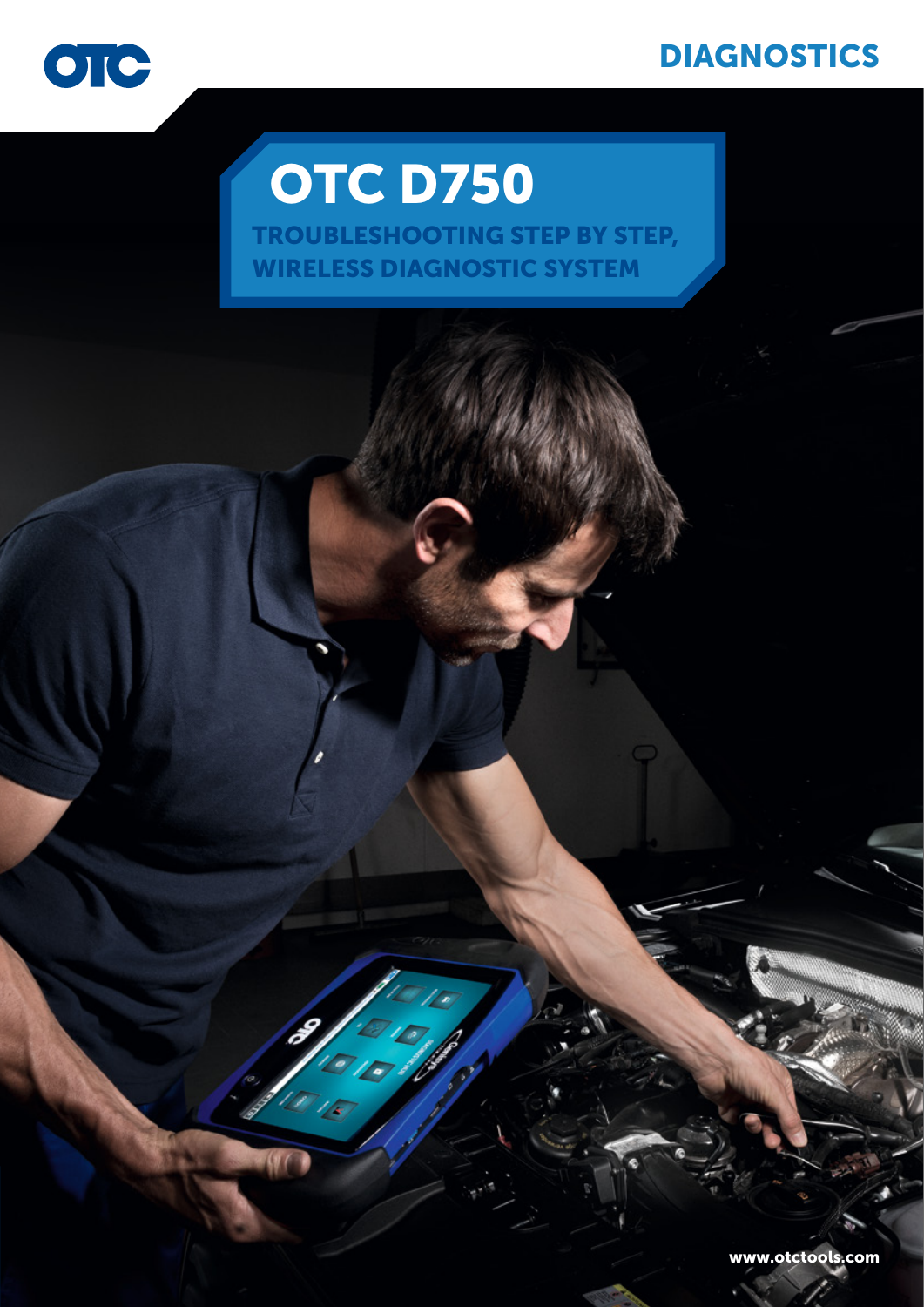## **OTC D750 GENISYS TOUCH**

### more than a tool – it is a partner





#### The OTC D750 Genisys Touch system consists of a touchscreen tablet utilizing a 10 inch screen, connecting to a wireless Euro 5/J2534/PDU/API compliant vehicle interface module (VCI).

Focus for the development has been ease of use and increasing productivity, by employing automatic VIN detection and vehicle selection, global scan tests and tailor-made troubleshooting instructions paired with built-in service schedules, shortcuts to service functions based on OEM information. All this information presented in a new style intuitive user interface. The OTC D750 Genisys Touch system will become a trusted partner to diagnose and service vehicles in the aftermarket and dealerships that are looking to expand into multibrand repairs.

#### FEATURES

- Automatic vehicle selection
- Service information based on OEM data
- Maintenance Information
- Known Fixes/Technical bulletins
- Automatic updates through the Internet connection (Wi-Fi or Ethernet)

#### TOP LEVEL CONNECTIVITY

- Operating system: Windows 7
- Wireless communication for the VCI
- J2534 and Euro 5 compliant

#### A TOOL THAT MAKES YOUR JOB EASIER

• Wide Touch-screen 10.1''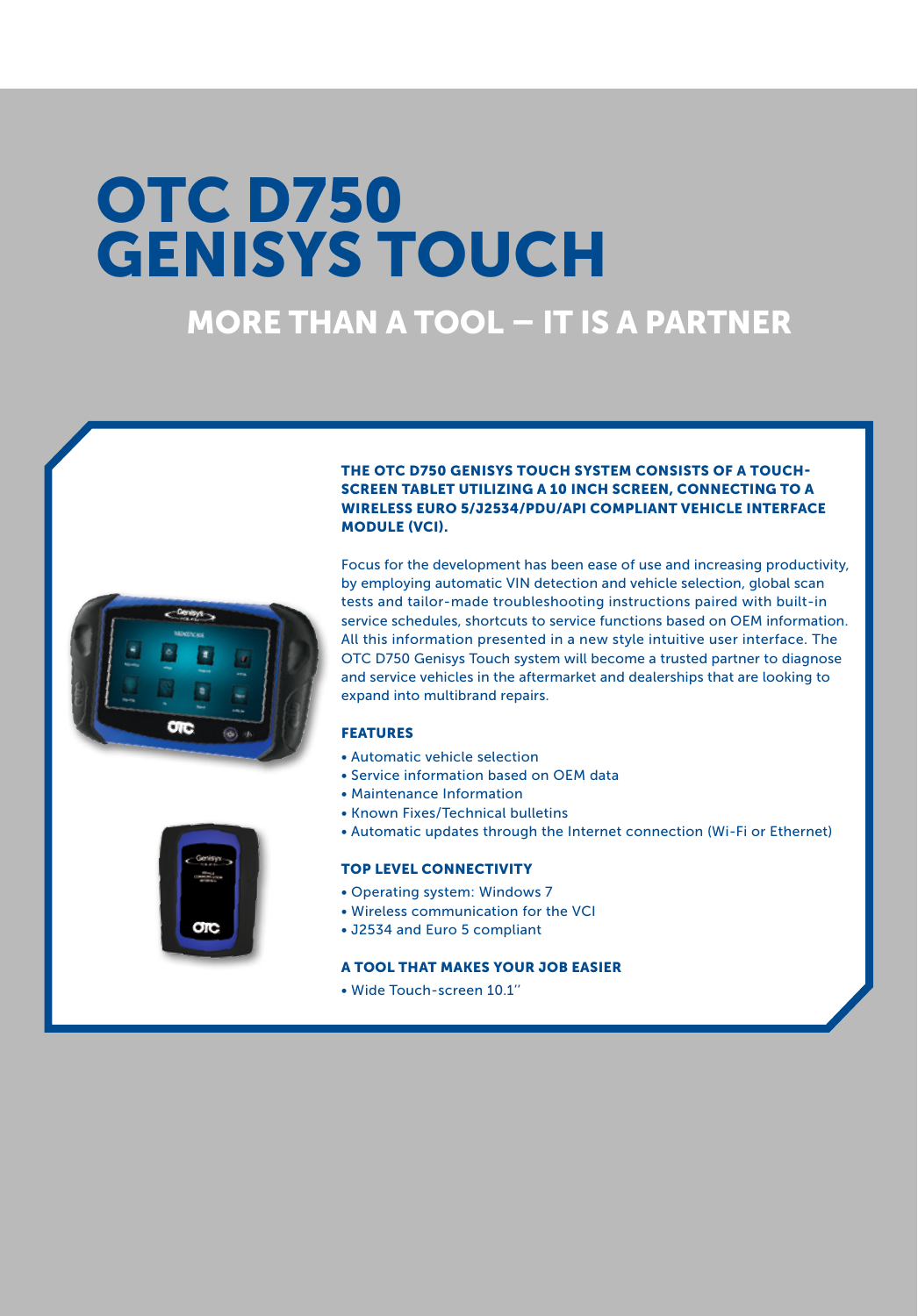

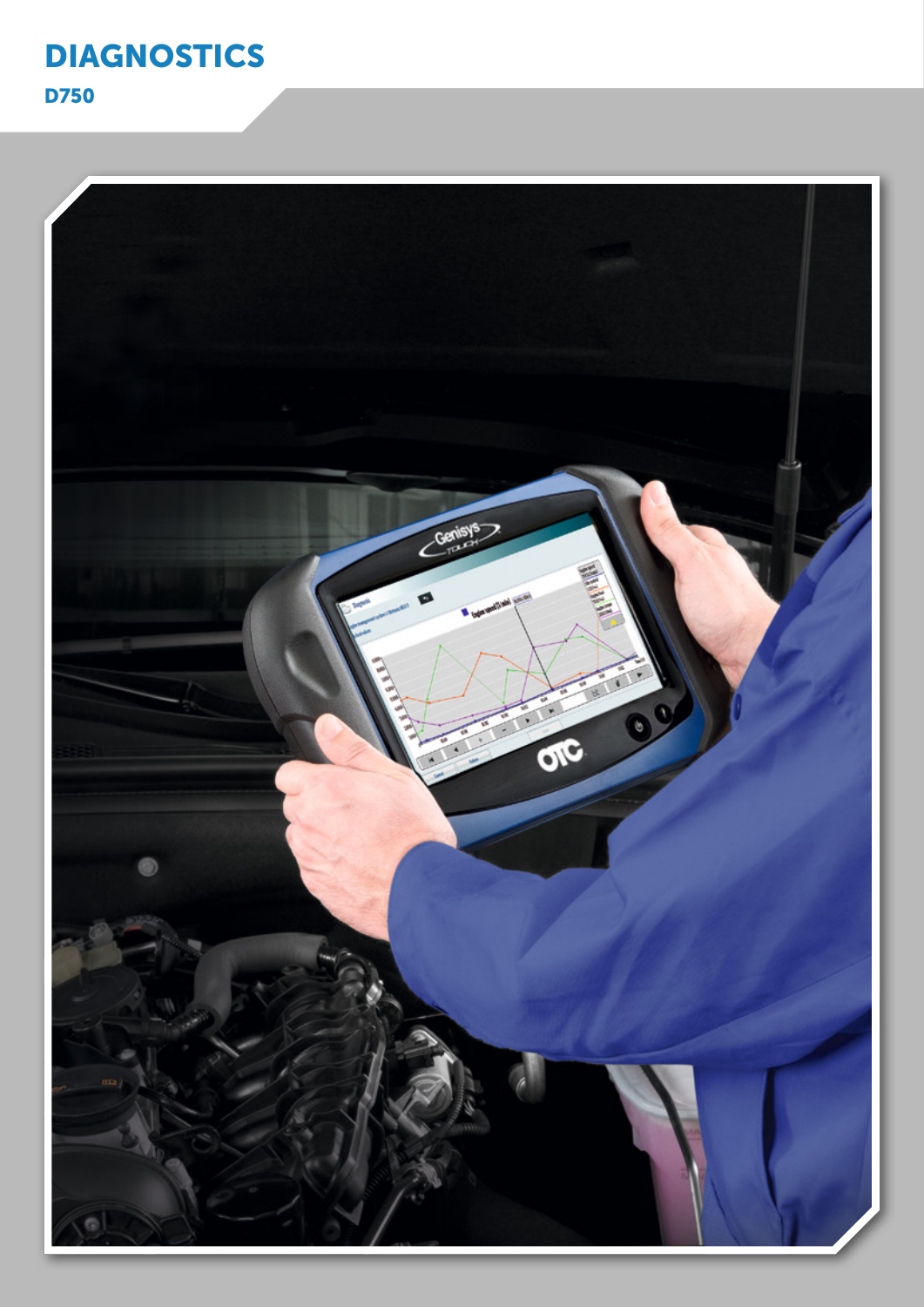## DIAGNOSTIC SYSTEM UNMATCHED

Otc d750 Genisys Touch is a global diagnostic solution providing, by tablet and wireless vci in a Windows based environment, the full "handheld" scan tool experience as well as full mobility.

#### All Makes Coverage Kit:

- Software coverage of European and Asian vehicles
- Pull-apart, durable case for easy storage

#### Ruggedized PC Tablet:

- With included J2534 Vehicle Communication Interface
- Industry leading 10.1'' resistive, high resolution touch-screen display, Windows 7 operating system, Internet browser, USB and video-out connectivity

#### Vehicle AutoID™:

- Automatically identifies CAN vehicles to quickly set up year, make, model and engine — all in one touch
- Manual entry is simple and fast

#### Wi-Fi & Web Services:

- Wi-Fi allows immediate software updates, including new releases of vehicle coverage
- Fast link within application to OEM websites and more
- Search the Internet within live sessions for repair info, part numbers and fixes

#### MORE FEATURES:

- Ruggedized OEM-Level Diagnostics PC Tablet with included J2534 communication device
- A Technician well informed, well equipped, well armed
- Introducing an unmatched repair suite

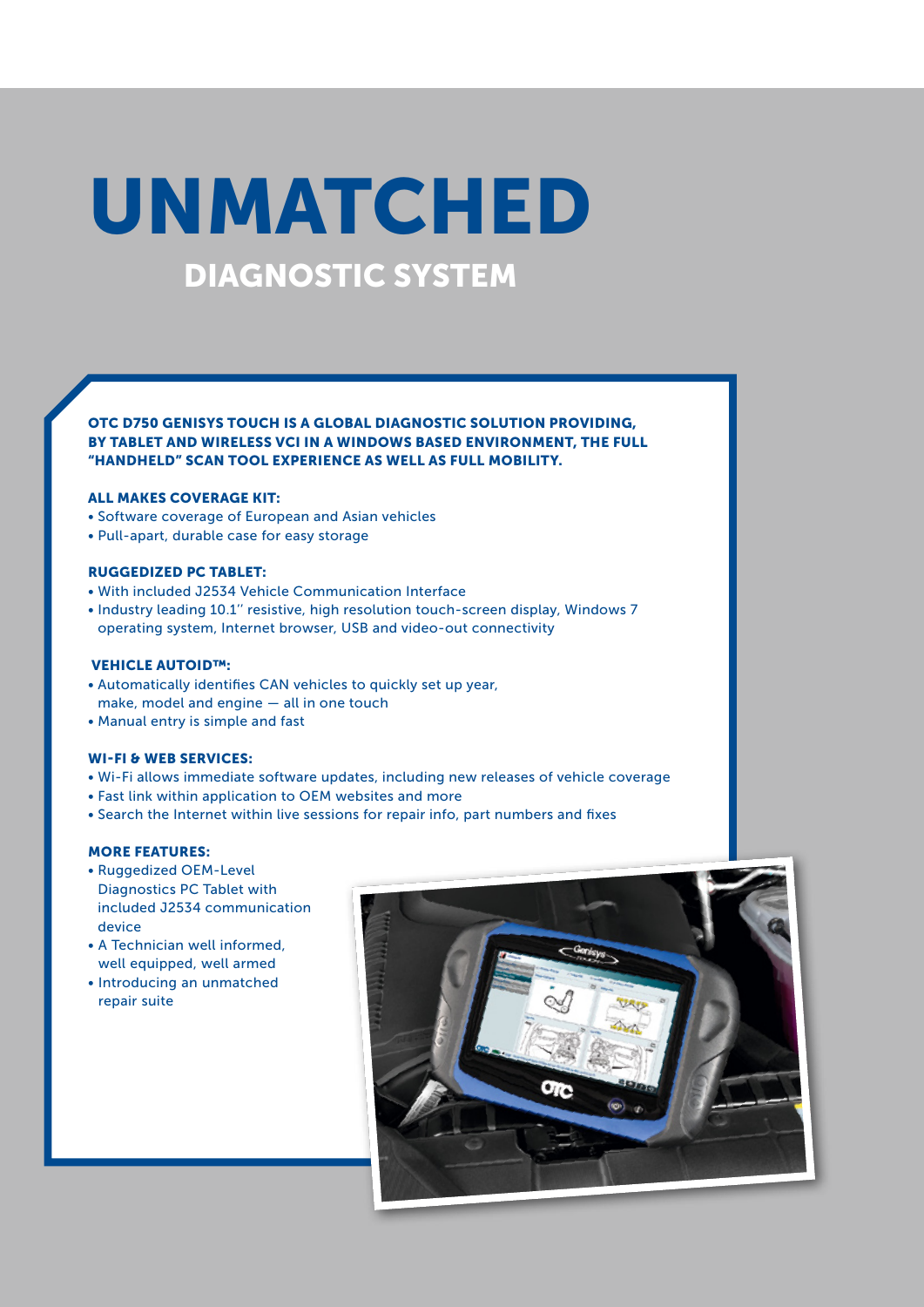# EASE OF USE

Focus ON: EASE OF USE AND increasing productivity



Diagnostic HUB start screen, all info on one screen



Wiring diagrams with zoom and pan capabilities for optimal touch-screen use



Component test values supports troubleshooting on vehicle components

Wide vehicle and system coverage, activations and adaptions



Datastream – numbers or graphical for analysis of data values. Pause and replay capabilities.



Service module with parts and intervals as well as timing replacement and pictures of service points

- Automatic VIN detection and vehicle selection • Global scan tests and tailor-made troubleshooting instructions
- All information presented in a new style intuitive user interface